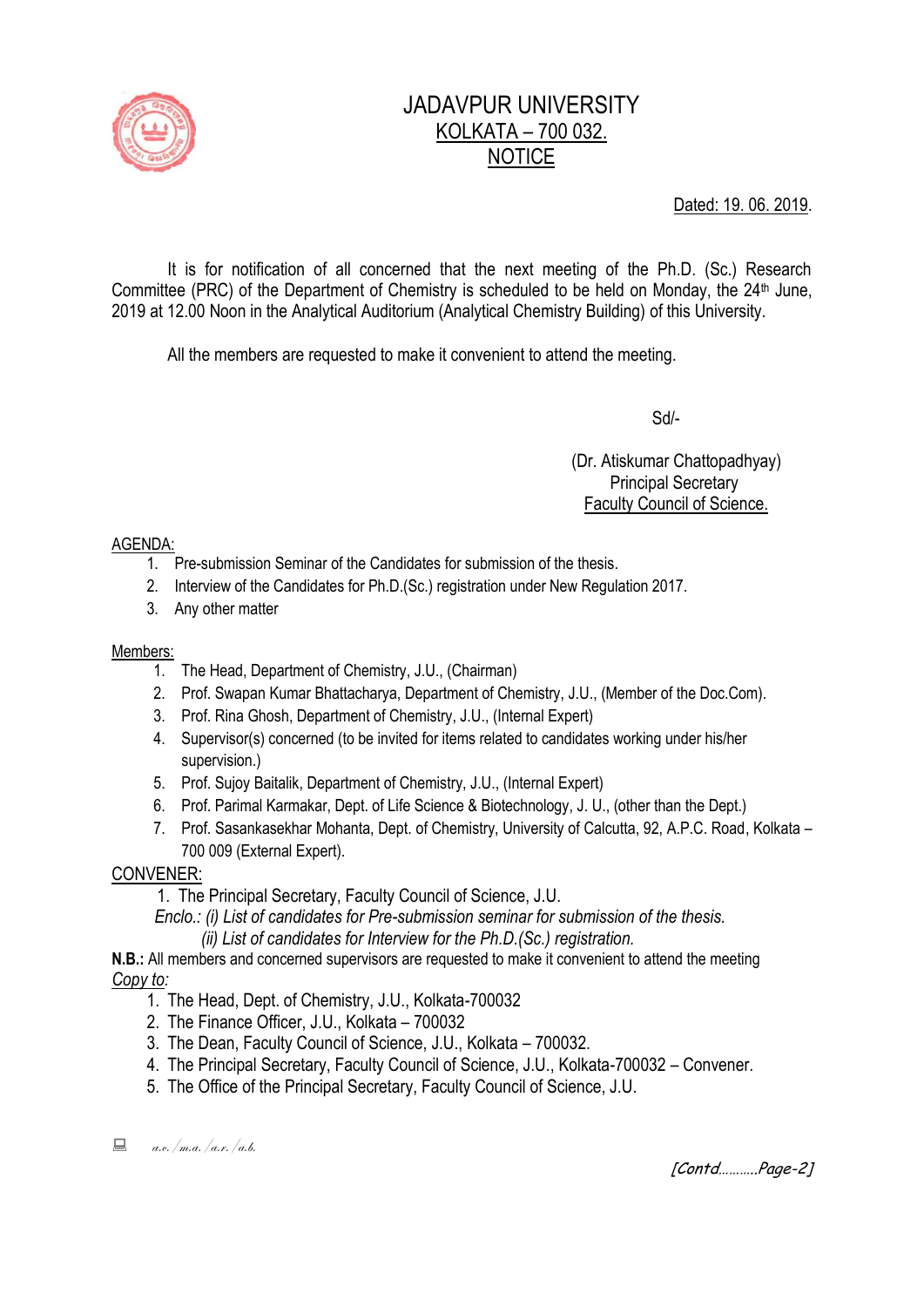[Page-2]

## **DEPARTMENT OF CHEMISTRY**

# **LIST OF CANDIDATES FOR PRE-SUBMISSION SEMINAR FOR SUBMISSION OF THE THESIS**

|            | List of Candidates for pre-submission seminar for submission of the thesis<br>Venue: Analytical Auditorium (Analytical Chemistry Building)<br>Date: 24.06.2019<br>12-00 Noon<br>Time: |                                                                                                                                                           |                                                                                                                                                                                                                                         |                         |                                                       |  |
|------------|---------------------------------------------------------------------------------------------------------------------------------------------------------------------------------------|-----------------------------------------------------------------------------------------------------------------------------------------------------------|-----------------------------------------------------------------------------------------------------------------------------------------------------------------------------------------------------------------------------------------|-------------------------|-------------------------------------------------------|--|
| SI.<br>No. | Name of the<br>candidates<br>[Index No]                                                                                                                                               | Name of the<br>Supervisor/s                                                                                                                               | Proposed Title of the<br>Thesis                                                                                                                                                                                                         | Date of<br>Registration | Date of<br>Publication<br>of Course<br>Work<br>Result |  |
| 1.         | Sri Avik Ghosh<br>[Index No.:<br>57/17/Chem./25]                                                                                                                                      | Prof. Abhijit K. Das,<br>School of<br>Mathematical &<br>Computational Sc.,<br>I.A.C.S., 2A& B Raja<br>S.C. Mullick Road,<br>Jadavpur, Kolkata-<br>700032. | "THEORETICAL<br><b>STUDY OF</b><br><b>HYDROGEN</b><br><b>BINDING ABILITY</b><br>AND CATALYTIC<br>EFFECT ON<br><b>HYDROGEN</b><br><b>RELEASE</b><br><b>MECHANISM OF</b><br>POTENTIAL<br><b>HYDROGEN</b><br><b>STORAGE</b><br>MATERIALS". | 29.06.2017              | 09.01.2019                                            |  |
| 2.         | Sri Kaushik<br>Naskar<br>[Index No.:<br>42/18/Chem./25]                                                                                                                               | Prof. Chittaranjan<br>Sinha, Head, Dept.<br>of Chemistry, J.U.,<br>Kolkata-700032.                                                                        | "Design and<br>Synthesis of<br>Carboxylato Bridging<br>Coordination<br>Polymers of d-Block<br>metal ions and their<br>Applications".                                                                                                    | 12.02.2018              | 26.04.2019                                            |  |
| 3.         | Smt. Sunanda<br>Dey<br>[Index No.:<br>67/18/Chem./25]                                                                                                                                 | Prof. Chittaranjan<br>Sinha, Head, Dept.<br>of Chemistry, J.U.,<br>Kolkata-700032.                                                                        | "Design of some O, N<br>and/or S donor<br>Schiff-bases, their<br>characterization,<br>metal-organic<br>compounds and<br>exploration of<br>applications".                                                                                | 20.02.2018              | 26.04.2019                                            |  |
| 4.         | Smt. Isita<br><b>Banerjee</b><br>[Index No.:<br>146/15/Chem./24]                                                                                                                      | Prof. Surajit Sinha,<br>School of Applied &<br>Interdisciplinary<br>Sc., I.A.C.S., 2A& B<br>Raja S.C. Mullick<br>Road, Jadavpur,<br>Kolkata-700032.       | "Development of<br>Methodology for C-2<br>Arylation of Indoles<br>and Synthesis of<br>Mercaptophenylalanin<br>es and their<br>Peptides".                                                                                                | 25.08.2015              | 12.02.2016                                            |  |

[Contd………..Page-3]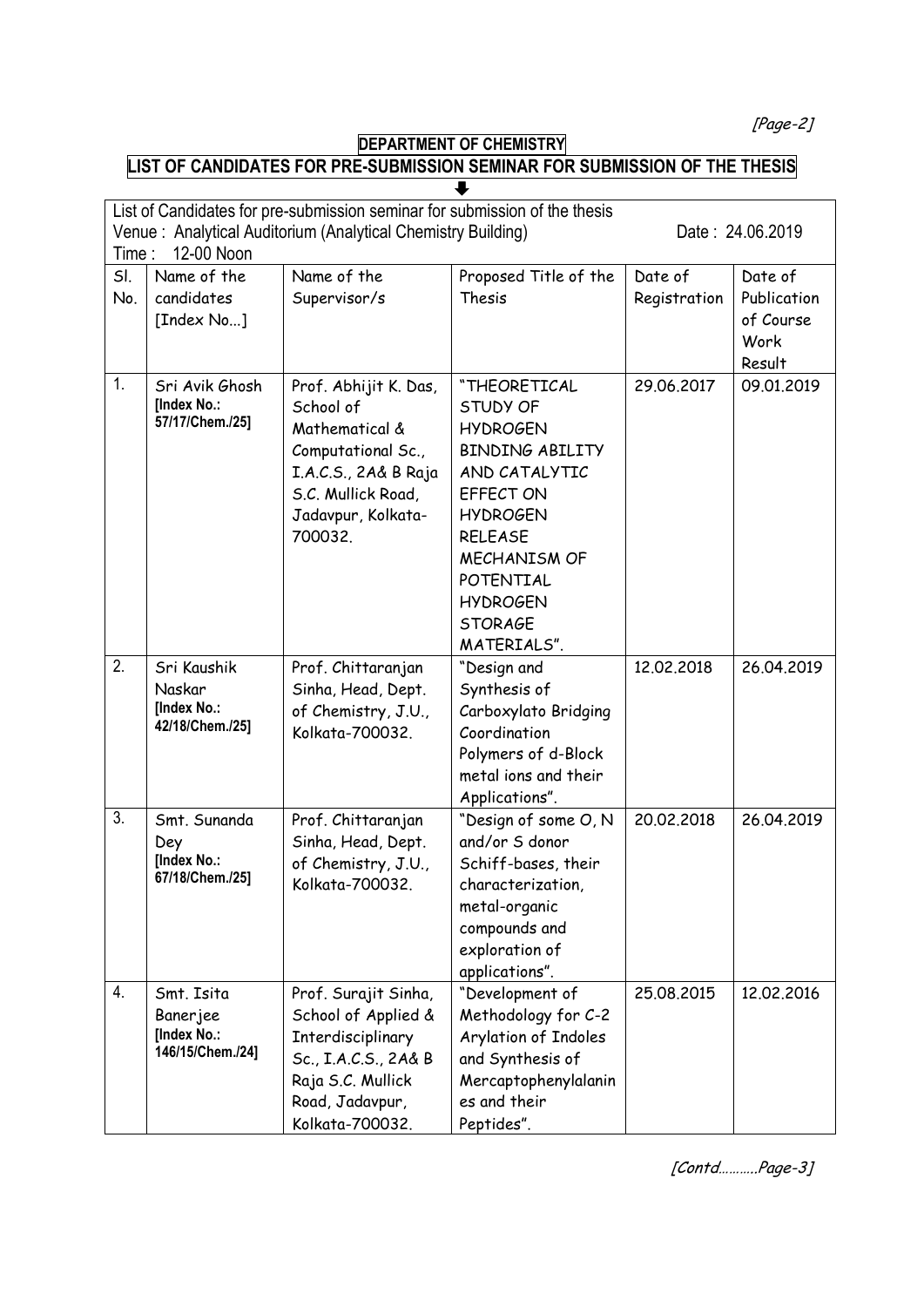[Page-3]

| 5.  | Sri Arpan Mal<br>[Index No.:<br>61/15/Chem./23]                 | Prof. Soumen Ghosh,<br>Dept. of Chemistry,<br>J.U., Kolkata-<br>700032.                                                                                    | "Detail exploration on<br>self-aggregation of<br>surfactants and<br>physicochemical and<br>conformational<br>studies of<br>macromolecules in<br>presence of the<br>surfactants". | 04.05.2015 | 29.01.2016 |
|-----|-----------------------------------------------------------------|------------------------------------------------------------------------------------------------------------------------------------------------------------|----------------------------------------------------------------------------------------------------------------------------------------------------------------------------------|------------|------------|
| 6.  | Sri Sandip<br><b>Biswas</b><br>[Index No.:<br>169/15/Chem./24]  | Prof. Somobrata<br>Acharya, School of<br>Applied &<br>Interdisciplinary<br>Sc., I.A.C.S., 2A& B<br>Raja S.C. Mullick<br>Road, Jadavpur,<br>Kolkata-700032. | "Supramolecular<br>Aggregation of<br><b>Aggregation Induced</b><br><b>Emission Compounds</b><br>Toward Sensing and<br>Optoelectronic<br>Application".                            | 09.10.2015 | 12.02.2016 |
| 7.  | Smt. Mandira<br>Nandi<br>[Index No.:<br>197/16/Chem./25]        | Dr Pradyut Ghosh,<br>Sr. Professor,<br>School of Chemical<br>Sc., I.A.C.S., 2A& B<br>Raja S.C. Mullick<br>Road, Jadavpur,<br>Kolkata-700032.               | "Development of<br>Heteroditopic<br><b>Wheels Based</b><br>Pseudorotaxane,<br>Rotaxane and<br>Catenane".                                                                         | 16.11.2016 | 08.11.2017 |
| 8.  | Sri Shyamal<br>Kumar Mehetor<br>[Index No.:<br>174/15/Chem./24] | Prof. Narayan<br>Pradhan, Depot. Of<br>Materials Sciences,<br>I.A.C.S., 2A& B Raja<br>S.C. Mullick Road,<br>Jadavpur, Kolkata-<br>700032.                  | "CsPbBr <sub>3</sub> Perovskite<br>Nanocrystals: Self-<br>Assembly and<br>Doping".                                                                                               | 09.10.2015 | 12.02.2016 |
| 9.  | Sri Somnath Bej<br>[Index No.:<br>24/16/Chem./24]               | Dr Pradyut Ghosh,<br>Sr. Professor,<br>School of Chemical<br>Sc., I.A.C.S., 2A& B<br>Raja S.C. Mullick<br>Road, Jadavpur,<br>Kolkata-700032.               | "Development of<br>Chromophoric,<br>Fluorophoric<br>Pseudorotaxanes and<br>Rotaxanes".                                                                                           | 18.02.2016 | 15.09.2016 |
| 10. | Smt. Jayita<br>Pradhan<br>[Index No.:<br>251/15/Chem./24]       | Prof. Somobrata<br>Acharya, SAIS,<br>I.A.C.S., 2A& B Raja<br>S.C. Mullick Road,<br>Jadavpur, Kolkata-<br>700032.                                           | "Template and<br>Template Based<br>Perovskite<br>Nanomaterials:<br>Structure, Stability<br>and Application".                                                                     | 05.11.2015 | 15.09.2016 |

[Contd………..Page-4]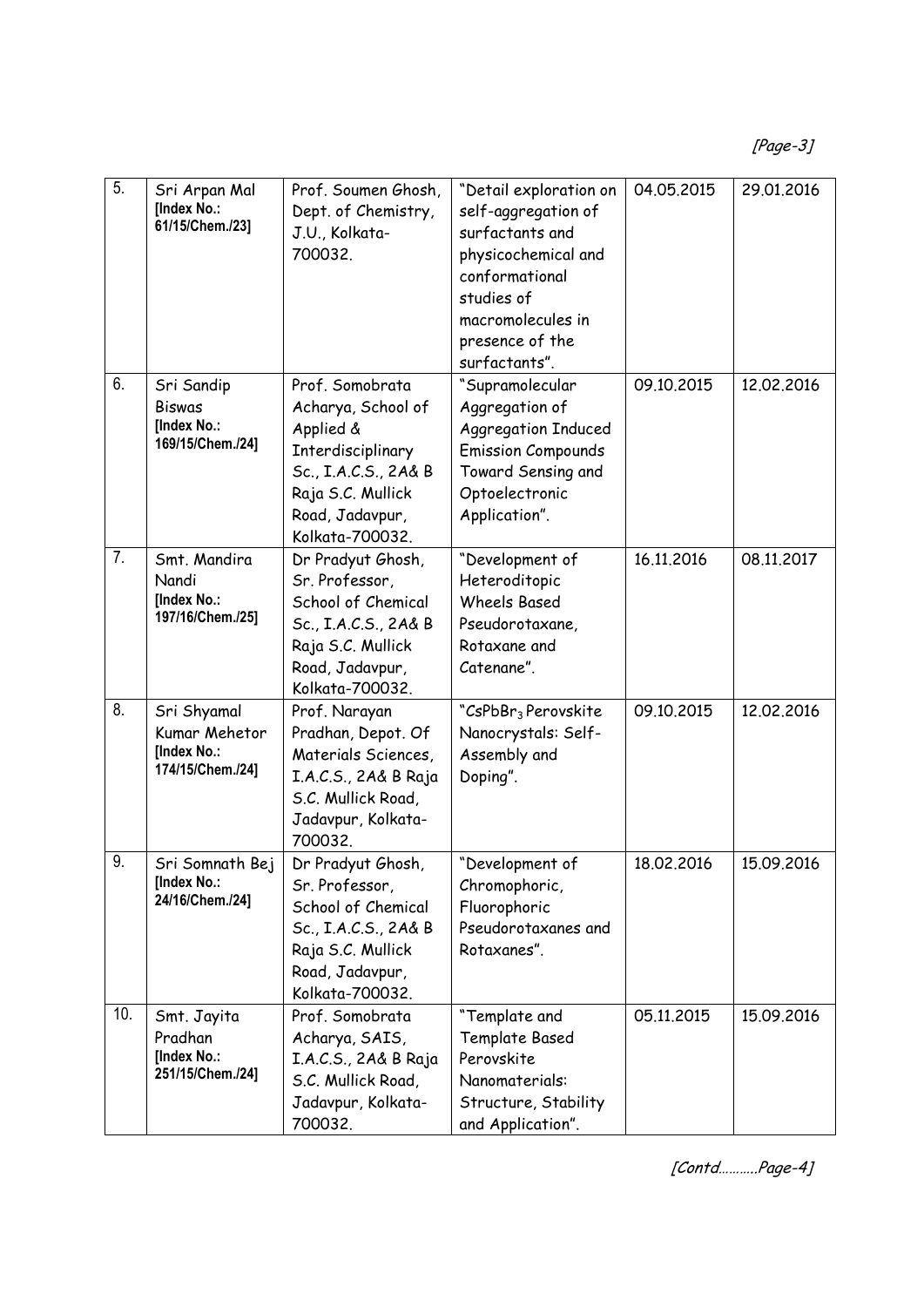| 11. | Sri Kausik Bag<br>[Index No.:<br>121/14/Chem./23]           | Prof. Sudip Malik,<br>SAIS, I.A.C.S., 2A&<br>B Raja S.C. Mullick<br>Road, Jadavpur,<br>Kolkata-700032                                               | "Supramolecular<br>Aggregations of<br>Perylene<br>Derivatives".                                                                                                                                     | 17.07.2014 | 02.04.2019 |
|-----|-------------------------------------------------------------|-----------------------------------------------------------------------------------------------------------------------------------------------------|-----------------------------------------------------------------------------------------------------------------------------------------------------------------------------------------------------|------------|------------|
| 12. | Smt. Amrita<br>Mondal<br>[Index No.:<br>242/15/Chem./24]    | Dr. Chinmay<br>Chowdhury, Sr.<br>Principal Scientist &<br>deputy Head,<br>OMCD, IICB, 4 Raja<br>S.C. Mullick Road,<br>Jadavpur, Kolkata-<br>700032. | "Development of<br>Efficient<br>Methodologies for<br>the Synthesis of<br>Heterocycles of<br>Biological<br>Significance".                                                                            | 04.11.2015 | 07.02.2017 |
| 13. | Sri Biswajit<br>Kundu<br>[Index No.:<br>212/16/Chem./25]    | Dr. Arindam<br>Talukdar, Sr.<br>Scientist, IICB, 4<br>Raja S.C. Mullick<br>Road, Jadavpur,<br>Kolkata-700032.                                       | "Rational Design,<br>Synthesis and<br>Mechanistic Study of<br>Topoisomerase I<br>Poisons as Anticancer<br>Agents and Human<br>Toll-Like Receptor<br>Antagonists to Treat<br>Autoimmune<br>Disease". | 21.11.2016 | 17.04.2018 |
| 14  | Smt. Saswati<br>Adhikary<br>[Index No.:<br>198/16/Chem./25] | Dr. Biswadip Banerji,<br>Sr. Scientist, IICB,<br>4 Raja S.C. Mullick<br>Road, Jadavpur,<br>Kolkata-700032.                                          | "DEVELOPMENT OF<br>METAL-FREE NEW<br><b>SYNTHETIC</b><br>METHODOLOGY TO<br>CONSTRUCT SMALL<br><b>HETEROCYCLIC</b><br>SCAFFOLDS".                                                                    | 17.11.2016 | 17.04.2018 |
| 15. | Smt. Saswati<br>Gharami<br>[Index No.:<br>77/15/Chem./23]   | Dr. Tapan Kumar<br>Mondal, Associate<br>Professor, Dept. of<br>Chemistry, J.U.,<br>Kolkata-700032.                                                  | "Development of New<br>Colorimetric and<br><b>Fluorescent Probes</b><br>for Efficient Sensing<br>of Ions and Toxic<br>Agents".                                                                      | 07.05.2015 | 07.02.2017 |
| 16. | Sri Kaushik Bera<br>[Index No.:<br>47/17/Chem./25]          | Dr. Nakul Chandra<br>Maiti, Principal<br>Scientist, DSBB,<br>IICB, 4 Raja S.C.<br>Mullick Road,<br>Jadavpur, Kolkata-<br>700032.                    | "Biophysical Property<br>of Porphyrin<br><b>Functionalized Gold</b><br>Nanoparticles and<br>their Potential<br>Application in<br>Biology".                                                          | 22.06.2017 | 17.04.2018 |

[Contd………..Page-5]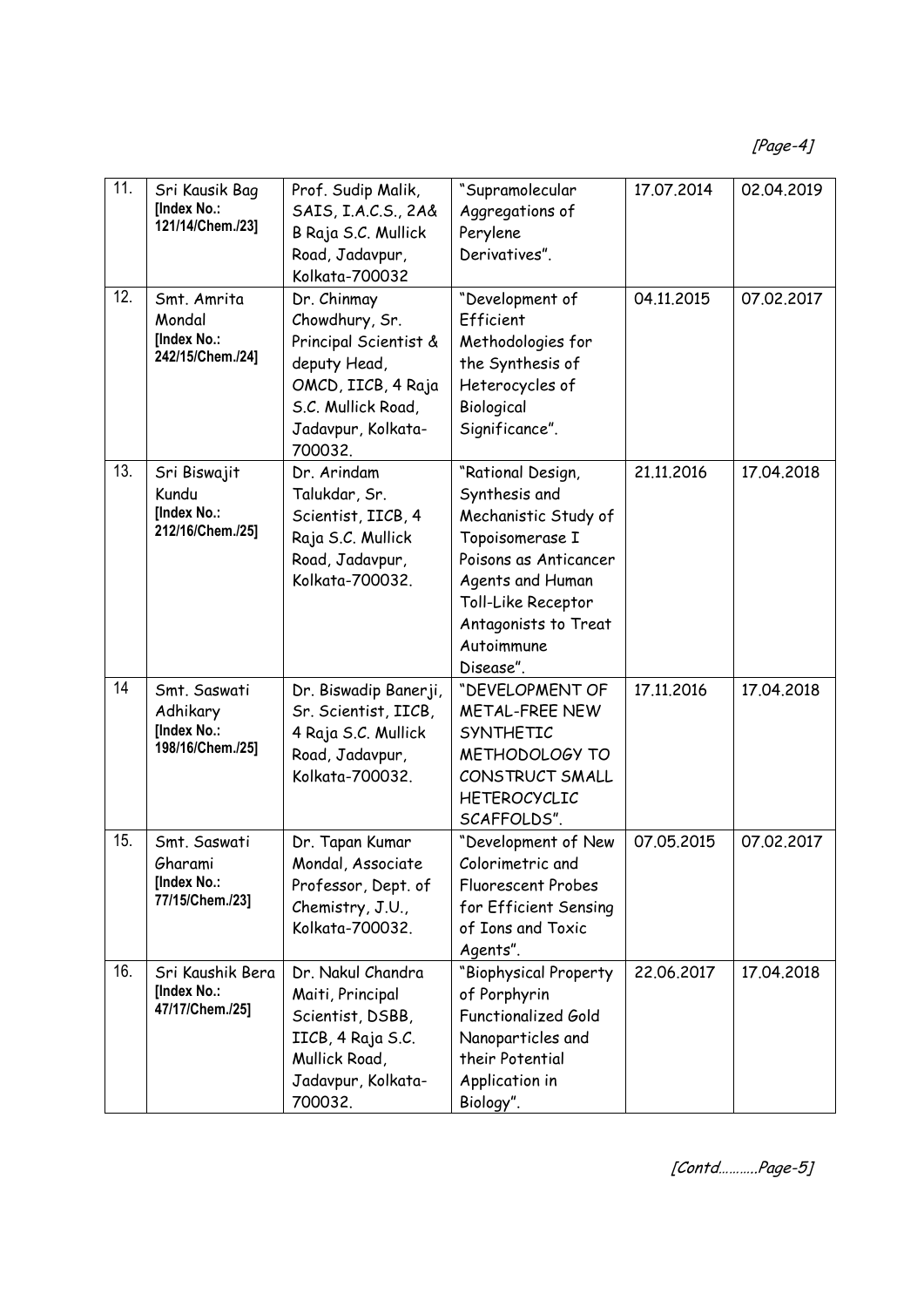|     |                                                           |                                                                                                                                                                                  |                                                                                                                                                                                                                            |            | [Page-5]                                                                                                                                                                |
|-----|-----------------------------------------------------------|----------------------------------------------------------------------------------------------------------------------------------------------------------------------------------|----------------------------------------------------------------------------------------------------------------------------------------------------------------------------------------------------------------------------|------------|-------------------------------------------------------------------------------------------------------------------------------------------------------------------------|
| 17. | Sri Kausshik<br>Debnath<br>[Index No.:<br>61/16/Chem./24] | Prof. Nikhil Ranjan<br>Jana, School of<br>Material Science,<br>I.A.C.S., 2A& B Raja<br>S.C. Mullick Road,<br>Jadavpur, Kolkata-<br>700032                                        | "Functional<br>Nanomaterial for<br>Prevention and Curing<br>of<br>Neurodegenerative<br>Disease".                                                                                                                           | 26.04.2016 | 15.09.2016                                                                                                                                                              |
| 18. | Sri Subhendu<br>Sarkar<br>[Index No.:<br>53/17/Chem./25]  | Dr. Abhijit K. Das,<br>Sr. Professor,<br>School of<br>Mathematical &<br>Computational<br>Sciences, I.A.C.S.,<br>2A& B Raja S.C.<br>Mullick Road,<br>Jadavpur, Kolkata-<br>700032 | "THEORETICAL<br><b>AND</b><br>COMPUTATIONAL<br><b>EXPLORATIONS OF</b><br>ENERGETICS,<br>PROPERTIES AND<br><b>REACTIONS OF</b><br><b>MOLECULES</b><br><b>IMPORTANT TO</b><br>PHARMACEUTICAL<br>AND CHEMICAL<br>INDUSTRIES". | 23.06.2017 | N.B.:<br>Original<br>Course<br>Work Mark<br>Sheet<br>submitted<br>to COE for<br>necessary<br>correction<br>(Roll No of<br>Course<br>Work<br>Exam-<br>IACS-JU-<br>17210) |

### **DEPARTMENT OF CHEMISTRY**  $\ddot{\phantom{1}}$

#### **LIST OF CANDIDATES FOR INTERVIEW FOR PH.D.(SC.) PROGRAMME**  $\overline{\mathbf{r}}$

| Venue: Analytical Auditorium (Analytical Chemistry Building)<br>Date: 24.06.2019<br>Time : 12-00 Noon |                                                                   |                                                  |                                                  |  |
|-------------------------------------------------------------------------------------------------------|-------------------------------------------------------------------|--------------------------------------------------|--------------------------------------------------|--|
| SL.<br>NO.                                                                                            | <b>NAME OF THE CANDIDATES</b><br>[Ref. No. & date]                | <b>NAME OF THE PROPOSED</b><br><b>SUPERVISOR</b> | <b>NET / GATE / SET</b><br><b>QUALIFIED ETC.</b> |  |
| 01.                                                                                                   | <b>Mousumi Mondal</b><br>[FS/Ph.D./Chem./1/2019<br>dtd. 22/04/19] | Prof. Swapan Kumar Bhattacharya,<br>J.U.         | <b>GATE</b>                                      |  |
| 02.                                                                                                   | <b>Supriyo Halder</b><br>[FS/Ph.D./Chem./2/2019<br>dtd.22/04/191  | Prof. Kausikisankar Pramanik, J.U.               | NET, GATE                                        |  |
| 03.                                                                                                   | Srijita Naskar<br>[FS/Ph.D./Chem./3/2019<br>dtd. 22/04/19]        | Prof. Kausikisankar Pramanik, J.U.               | <b>GATE</b>                                      |  |
| 04.                                                                                                   | <b>Tanumoy Dhawa</b><br>[FS/Ph.D./Chem./4/2019<br>dtd. 23/04/19]  | Dr. Partha Roy, J.U.                             | <b>NET</b>                                       |  |
| 05.                                                                                                   | Ankita Saha<br>[FS/Ph.D./Chem./5/2019<br>dtd. 23/04/191           | Prof. Soumen Ghosh, J.U.                         | <b>GATE</b>                                      |  |

[Contd..........Page-6]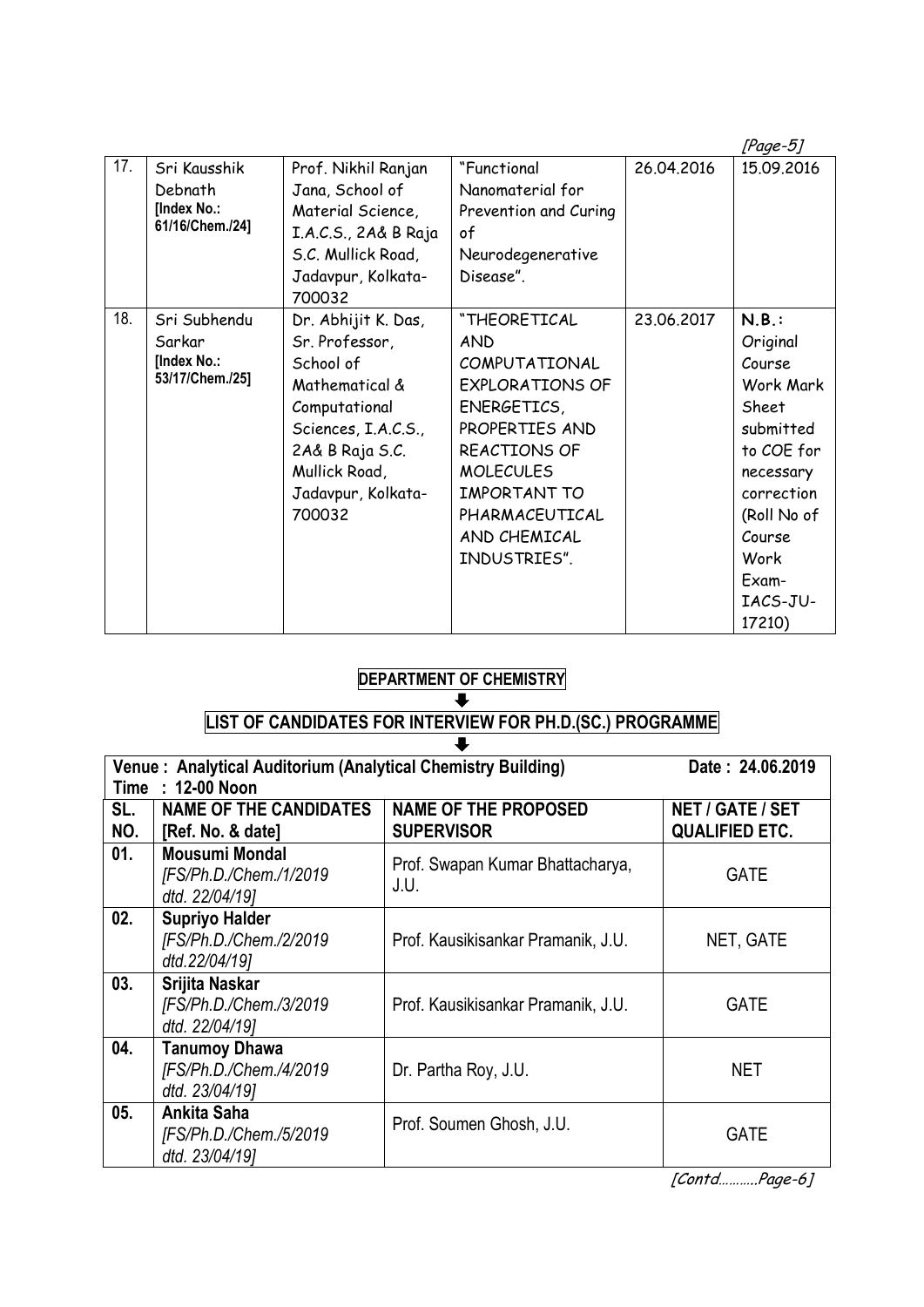| 06. | <b>Mainak Karmakar</b><br>[FS/Ph.D./Chem./6/2019<br>dtd. 23/04/19]      | Dr. Shouvik Chattopadhyay, J.U.          | UGC-NET     |
|-----|-------------------------------------------------------------------------|------------------------------------------|-------------|
| 07. | <b>Samit Pramanik</b><br>[FS/Ph.D./Chem./8/2019<br>dtd. 24/10/19]       | Prof. Subrata Mukhopadhyay, J.U.         | <b>NET</b>  |
| 08. | Sukanya Paul<br>[FS/Ph.D./Chem./9/2019<br>dtd. 24/10/19]                | Prof. Chittaranjan Sinha, J.U.           | <b>NET</b>  |
| 09. | Saikat Mirdya<br>[FS/Ph.D./Chem./10/2019<br>dtd. 25/04/19]              | Dr. Shouvik Chattopadhyay, J.U.          | NET, GATE   |
| 10. | Roumi Patra<br>[FS/Ph.D./Chem./12/2019<br>dtd. 25/04/19]                | Prof. Kajal Krishna Rajak, J.U.          | <b>NET</b>  |
| 11. | Rupsa Chanda<br>[FS/Ph.D./Chem./13/2019<br>dtd. 25/04/19]               | Dr. Umasish Jana, J.U.                   | <b>NET</b>  |
| 12. | Naba Kr. Mandal<br>[FS/Ph.D./Chem./17/2019<br>dtd. 26/04/19]            | Prof. Jnan Prakash Naskar, J.U.          | <b>NET</b>  |
| 13. | <b>Bipin Bihari Mondal</b><br>[FS/Ph.D./Chem./18/2019<br>dtd. 26/04/19] | Prof. Soumen Ghosh. J.U.                 | NET, SET    |
| 14. | Diotima Bhattacharjee<br>[FS/Ph.D./Chem./20/2019<br>dtd. 26/04/19]      | Prof. Swapan Kumar Bhattacharya,<br>J.U. | SET, GATE   |
| 15. | Samik Acharyya<br>[FS/Ph.D./Chem./22/2019<br>dtd. 26/04/19]             | Dr. Tapan Kumar Mondal, J.U.             | <b>NET</b>  |
| 16. | Sumanta Bandyopadhyay<br>[FS/Ph.D./Chem./23/2019<br>dtd. 26/04/19]      | Prof. Soumen Ghosh, J.U.                 | NET, GATE   |
| 17. | Dhrubajyoti Maji<br>[FS/Ph.D./Chem./24/2019<br>dtd. 26/04/19]           | Prof. Ranjit Biswas, SNBNCBS             | <b>GATE</b> |
| 18. | Narayan Chandra Maity<br>[FS/Ph.D./Chem./25/2019<br>dtd. 26/04/19]      | Prof. Ranjit Biswas, SNBNCBS             | <b>NET</b>  |
| 19. | Sukanya De<br>[FS/Ph.D./Chem./26/2019<br>dtd. 26/04/19]                 | Dr. Chinmay Chowdhury, IICB              | <b>NET</b>  |
| 20. | Debasmita Mondal<br>[FS/Ph.D./Chem./27/2019<br>dtd. 26/04/19]           | Dr. Chinmay Chowdhury, IICB              | <b>NET</b>  |

[Contd………..Page-7]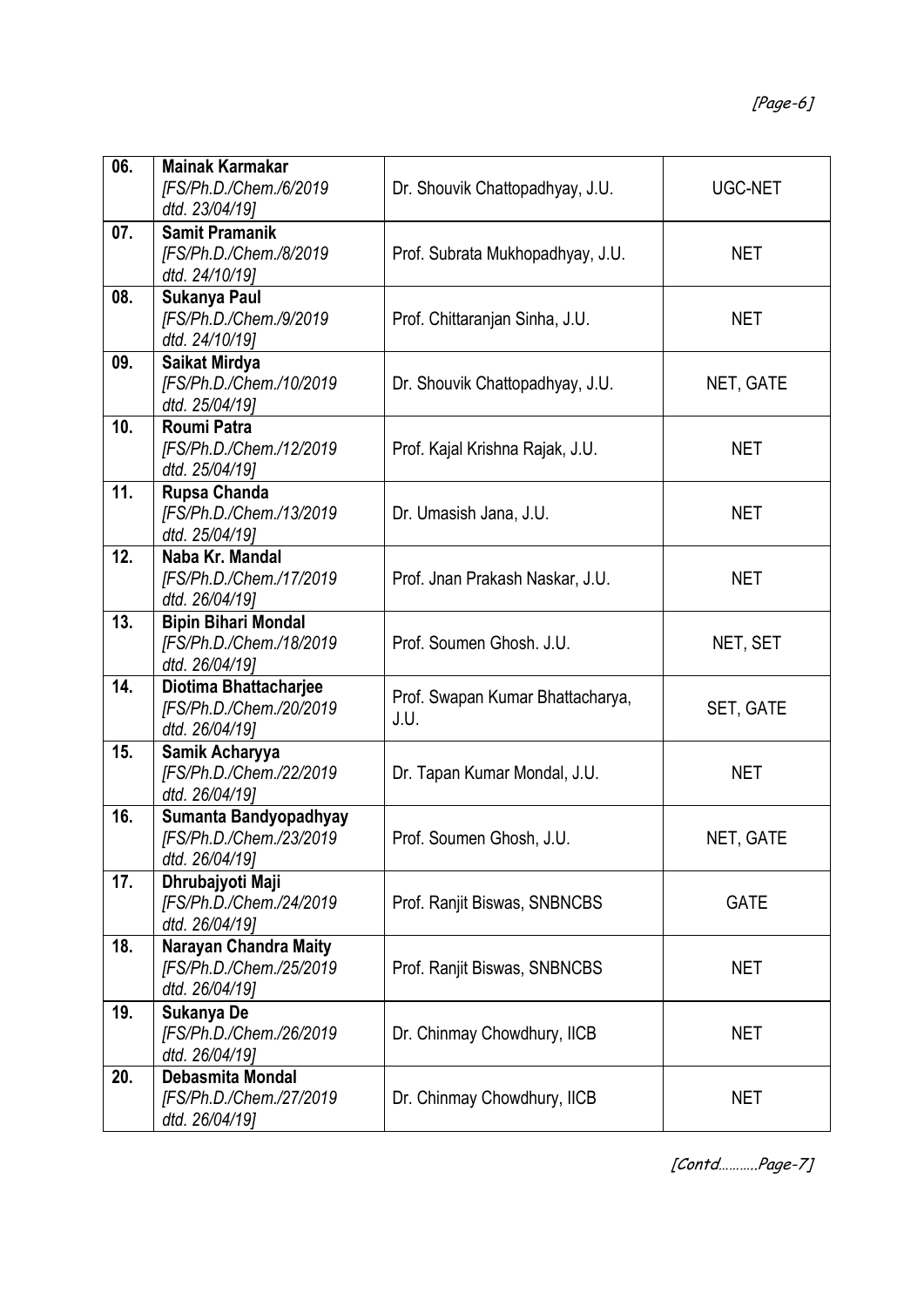| 21. | Suprava Bhunia<br>[FS/Ph.D./Chem./28/2019<br>dtd. 26/04/19]                | Prof. Chittaranjan Sinha, J.U.   | <b>NET</b>  |
|-----|----------------------------------------------------------------------------|----------------------------------|-------------|
| 22. | <b>Anik Sahoo</b><br>[FS/Ph.D./Chem./29/2019<br>dtd. 26/04/19]             | Prof. Sujoy Baitalik, J.U.       | <b>NET</b>  |
| 23. | <b>Monotosh Bhattacharjee</b><br>[FS/Ph.D./Chem./30/2019<br>dtd. 26/04/19] | Prof. Arup Gayen, J.U.           | <b>GATE</b> |
| 24. | <b>Rakesh Debnath</b><br>[FS/Ph.D./Chem./31/2019<br>dtd. 26/04/19]         | Prof. Subratanath Koner, J.U.    | <b>GATE</b> |
| 25. | <b>Arunava Misra</b><br>[FS/Ph.D./Chem./33/2019<br>dtd. 26/04/19]          | Dr. Mohabul Alam Mondal, J.U.    | NET, GATE   |
| 26. | Samakrita Tewary<br>[FS/Ph.D./Chem./34/2019<br>dtd. 26/04/19]              | Dr. Bibhuti Bhushan Show, J.U.   | <b>GATE</b> |
| 27. | <b>Adwitya Pal</b><br>[FS/Ph.D./Chem./35/2019<br>dtd. 26/04/19]            | Dr. Arunabha Thakur, J.U.        | NET, GATE   |
| 28. | <b>Manas Mondal</b><br>[FS/Ph.D./Chem./38/2019<br>dtd. 29/04/19]           | Dr. Amit Saha, J.U.              | <b>NET</b>  |
| 29. | <b>Chhatan Das</b><br>[FS/Ph.D./Chem./39/2019<br>dtd. 29/04/19]            | Dr. Partha Mahata, J.U.          | <b>NET</b>  |
| 30. | Rabi Sankar Das<br>[FS/Ph.D./Chem./40/2019<br>dtd. 29/04/19]               | Dr. Samit Ghha, J.U.             | <b>NET</b>  |
| 31. | <b>Saswati Ghosh</b><br>[FS/Ph.D./Chem./43/2019<br>dtd. 29/04/19]          | Dr. Biswadip Banerji, IICB       | <b>NET</b>  |
| 32. | Debabrata Sarkar<br>[FS/Ph.D./Chem./44/2019<br>dtd. 29/04/19]              | Dr. Biswadip Banerji, IICB       | NET, GATE   |
| 33. | <b>Suddhanta Choudhury</b><br>[FS/Ph.D./Chem./45/2019<br>dtd. 29/04/19]    | Prof. Umesh Chandra Halder, J.U. | <b>NET</b>  |
| 34. | <b>Susmita Chowdhury</b><br>[FS/Ph.D./Chem./46/2019<br>dtd. 29/04/19]      | Dr. Suman Das, J.U.              | NET, GATE   |
| 35. | Debabrata Patra<br>[FS/Ph.D./Chem./47/2019<br>dtd. 29/04/19]               | Dr. Amit Saha, J.U.              | <b>NET</b>  |
| 36. | <b>Partha Pratim Mondal</b><br>[FS/Ph.D./Chem./48/2019<br>dtd. 29/04/19]   | Dr. Debdulal Saha, CGCRI         | <b>NET</b>  |

[Contd………..Page-8]